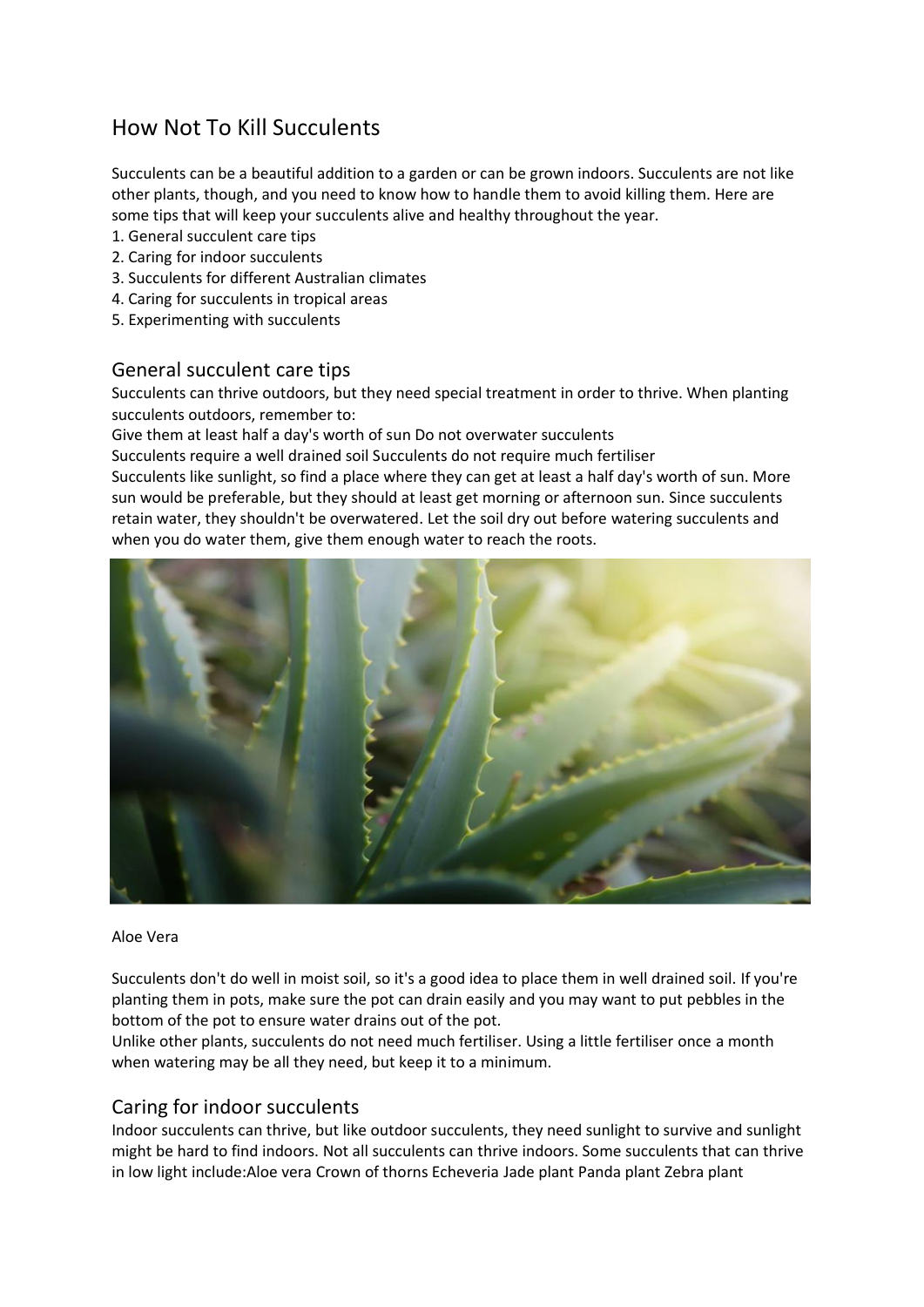Aloe vera needs sunlight and may be best planted near a kitchen window or other window that gets plenty of sunlight. Crown of thorns is a flowering plant and can produce flowers throughout the year. Echeveria is best grown in a pot that is not glazed because water can evaporate through the pores of an unglazed pot and it prefers full sunlight. Jade plants should not be overwatered and should only be watered when the soil is dry. Panda plants should be watered just enough to keep the leaves from shrivelling. Zebra plant doesn't need too much sunlight or water, but should get a little sunlight every day.

Any succulent you plant indoors will be in a pot. It's always a good idea to put some pebbles in the bottom of the pot so water can drain. You may also want to place a container under the pot when you water, but be sure to remove the container or pour out the water after watering.

## Succulents for different Australian climates

Not all succulents will thrive in some climates. Succulents that grow well in subtropical climates include:

Century plant (Agave attenuata) Pigface (Carpobrotus glaucenscens) Jade plant (Crassula ovata) Aloe vera

Fire sticks (Euphorbia tirucalli)



### Jade Plant

In a colder climate, some succulents that can thrive include:

Red yucca (Hesperaloe parviflora)

Hens and Chicks (Sempervivum spp.)

Upright myrtle sponge (Euphorbia rigida) Broadleaf stonecrop (Sedum spathulifoliam) Queen Victoria agave (Agave victoriae-reginae)

 These succulents are native to colder climates in Mexico, Europe and the United States. While they grow in deserts, deserts can become very cold in winter and especially at night. These succulents can be grown in colder Australian climates including mountainous regions.